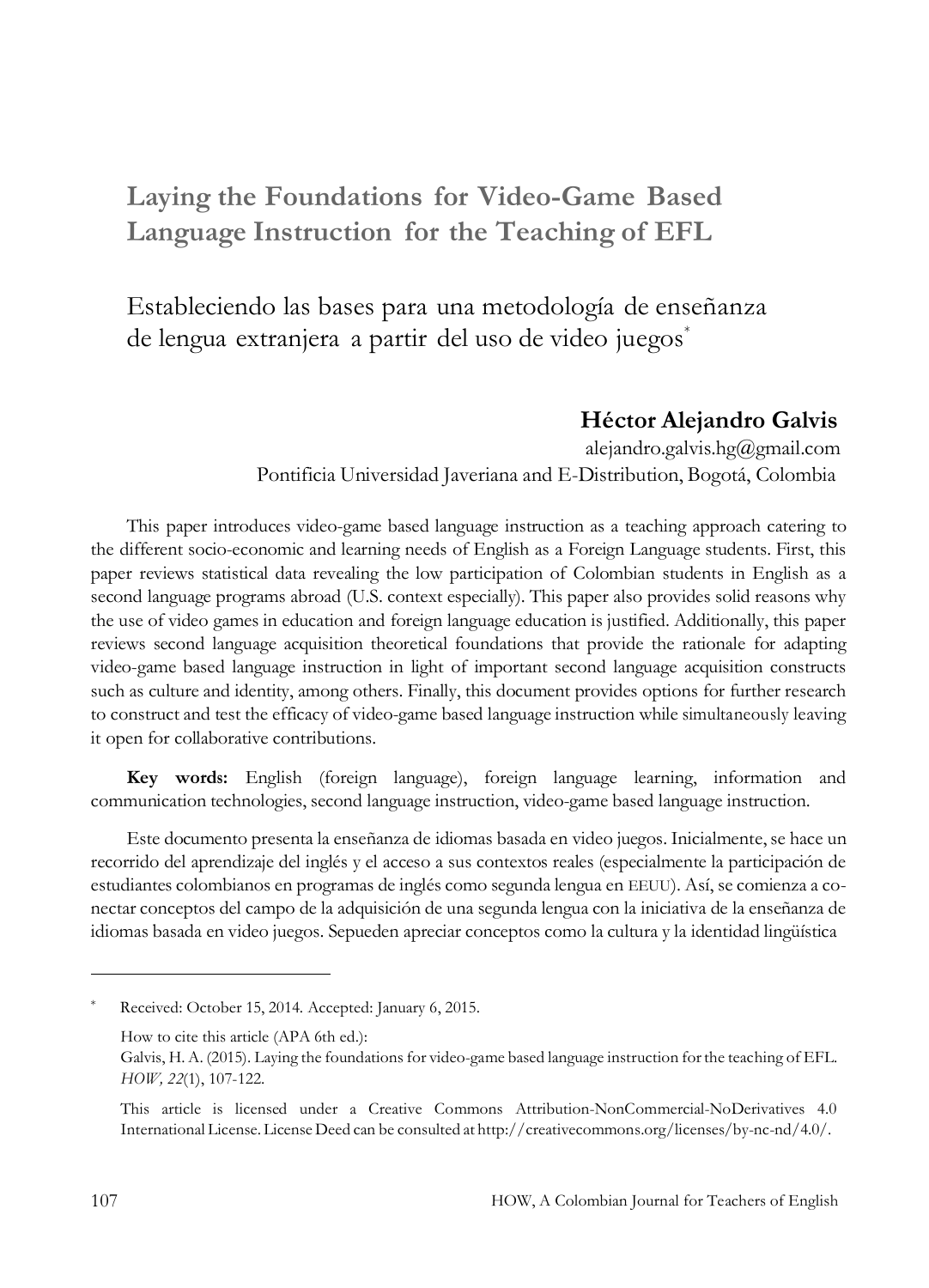entre otros. Por último, este documento presenta nuevas opciones de investigación relacionadas con el uso, la implementación y la efectividad de este tipo de metodología y su futuro.

**Palabras clave:** aprendizaje de una lengua extranjera, inglés (lengua extranjera), instrucción en segunda lengua guiada por video juegos, tecnologías de la información y la comunicación.

### **Introduction**

The advent of computer technology, multimedia, and the Internet has brought about significant societal changes, some of which education has been rather reticent to incorporate (Dretzin & Rushkoff, 2010). As different types of technologies evolve at an unreachable pace, so does individuals' interest in catching up with these, and academic environments are not exempt from this (Dretzin & Rushkoff, 2010). Some of these technologies are video games, roughly defined as simulation technologies that allow users to carry out different purposes in virtual realities as done in real life. In fact, Kirriemuir and McFarlane (2004) review two broad dividing categories of video games, namely, mainstream video games and *Edutainment* (video games created for educational purposes).

Despite the existence of video games specifically designed for education, Kirriemuir and McFarlane (2004) forewarn that it is precisely their counterpart (i.e., mainstream video games), which rank as individuals' favorites. This divergence of interests puts education and entertainment on two opposite sides of the scale. On the one hand, individuals, as reported by Kirriemuir and McFarlane and Mitchell and Savill-Smith (2004), long to play video games at all times, and on the other hand of the scale, many or some educational environments hardly allow for the inclusion of any type of technology, let alone video games (Galvis, 2011a, 2011b).

Together with video games comes virtual reality, a term stemming from a more general category in engineering called *virtual prototyping*. Virtual reality is particularly well-known because it uses real-life objects and computerizes them in ways that such objects become tridimensional in computer-generated environments resembling their counterparts in real life. In fact Ma, Gausemeier, Fan, and Grafe (2011) explain how virtual reality makes use of real life objects in order to facilitate the exploration of such objects' functions; sometimes such manipulation is not an option in real life (e.g. handling weapons, driving cars at high speed, controlling a spaceship to go to the moon). In mainstream video games, it is not uncommon to see the representations of large cities, their landmarks, and streets (usually U.S. cities) such as Los Angeles and New York with titles such as *Grand Theft Auto*, and even international cities and their airports in video games such as *Microsoft Flight Simulator*.

A final type of technology available in the world of video gamesis the concept of *augmented realities*. Squire and Klopfer (2007) refer to augmented realities as the type of virtual simulation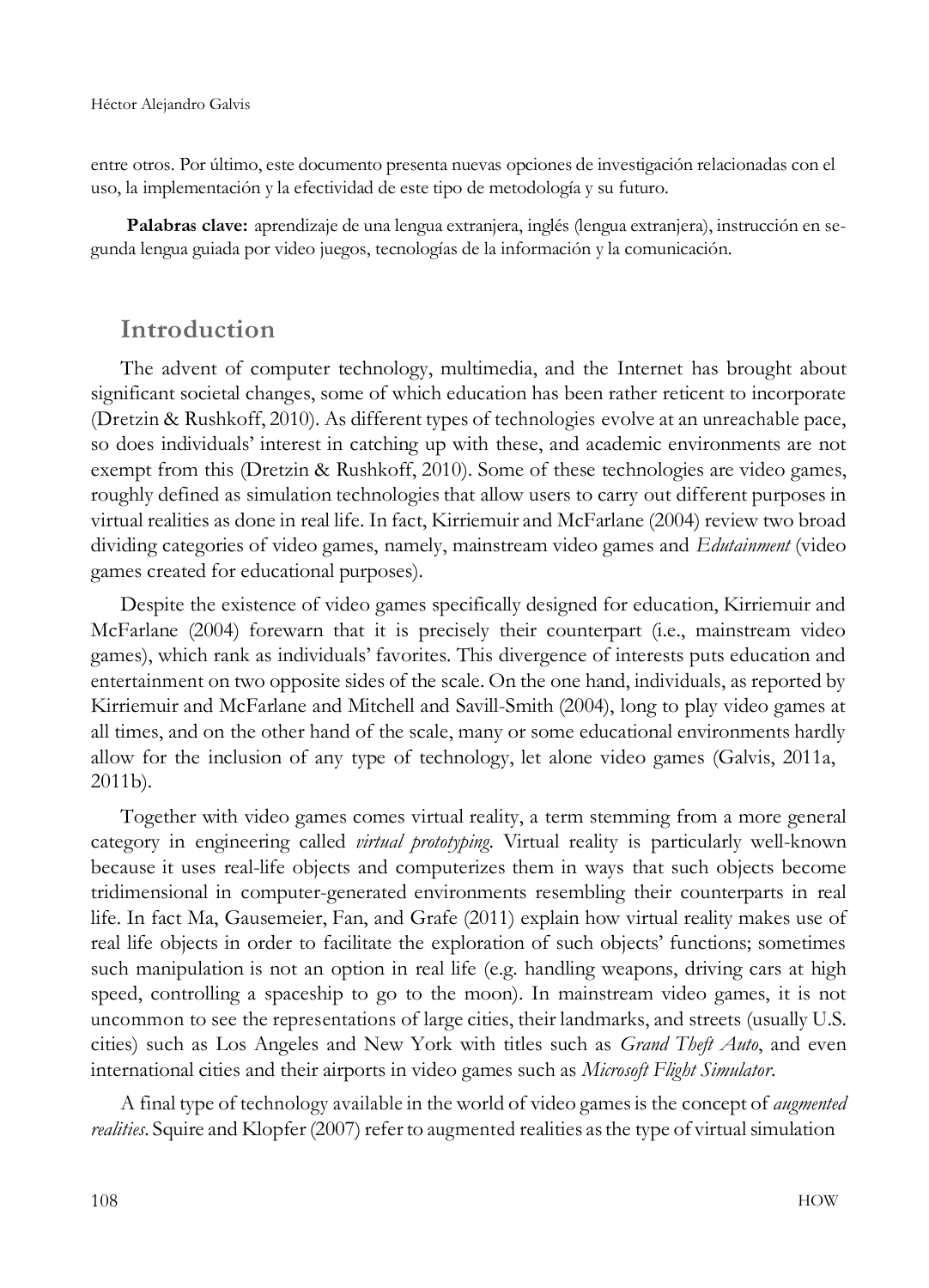by means of a video game in which users can manipulate reality. For instance, in Squire and Klopfer's research, augmented realities were used in order to allow students to simulate situations that could happen in real life. Such situations were impossible to recreate in real life, therefore, augmented realities came in handy when learners had to simulate the spread of an environmental risk they had to control. With this in mind, augmented realities can be defined as extensions of real life by means of computer technology which allows users to recreate dangerous or unfeasible situations in a virtually-controlled environment.

In light of the discussion above, three questions emerge: Can video games be included in education, specifically speaking, language education? What would be the advantages in the use of video games vs. traditional ways of teaching English as a foreign language (EFL), and finally, what is the academic rationale to justify a methodological inclusion of this kind? The first question may find some answers in Squire and Klopfer's (2007) research in which video games were used for environmental education. Other examples of video games used in education and foreign language education can be found in Anderson, Reynolds, Yeh, and Huang (2008); Papastergiou (2009); Yang, Chen, and Jeng (2010); and Yip and Kwan (2006). Based on these studies, one can answer the first question and go so far as to state that it is completely feasible to include video games in education. The following section will consider other aspects surrounding language learning and the importance of video game based language instruction (VGBLI), particularly in countries like Colombia where English is taught as a foreign language in the midst of economic challenges that hinder students from accessing the target culture and its peoples in most, if not all, cases.

# **Why Video-Game Based Language Instruction?**

### *The Economic Aspect of Learning AnotherLanguage*

Second language acquisition (SLA) research has demonstrated that contextual and natural contact with a second language devoid of explicit instruction does not necessarily result in language acquisition (Dörnyei, 2008). As if this were not enough, variables such as those of age of learning (AOL) and length of residence (LOR) are decisive in what is known today as partial acquisition. For instance, in studies examining immigrants' language acquisition, Oyama, Patkwoski, Johnson, and Newport (as cited in Singleton & Ryan, 2004) have concurred in that early AOL results in better language acquisition. Similarly, reported cases of individuals who have lived a lifetime in an English-speaking country, and yet have not acquired English, nor do they understand it are commonplace. Given this, one observes language contact and lack of instruction ineffective in SLA (Dörnyei, 2008).

As an alternative to mere language exposure which has a tendency to be ineffective in terms of language acquisition speaking, various universitiesworldwide are offering English as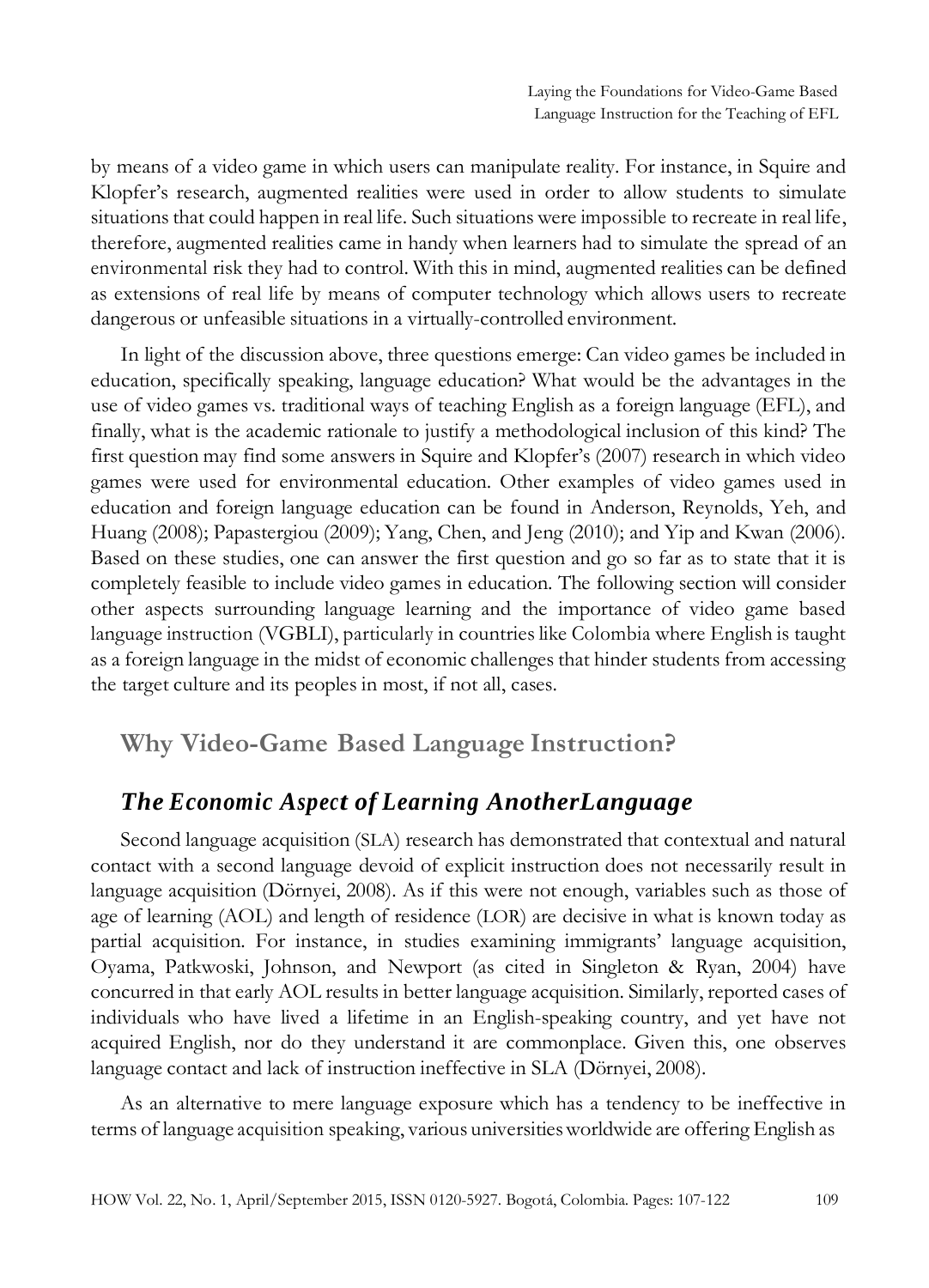a second language (ESL) immersion programs for individuals wishing to profit from their experience abroad while improving their language skills through formal instruction. These programs are the most ideal goal for language acquisition (Dörnyei, 2008) in that they provide both real exposure with the target language and invaluable intercultural experiences. Unfortunately, in countries like Colombia and many others, the number of people who wish to study English using ESL abroad programs seems to be higher that the number of people who actually has access to these programs. In a report issued by the Institute of International Education (2012), Colombian students enrolled in ESL programs across the U.S. during the previous year only represented 1.16% of that year's worldwide gross total. Likewise, the number of Colombian students enrolled in U.S. universities in previous years (2007-2008) was equally low (1.1%) (Planty et al., 2009). Other nations such as Brazil have a stronger representation of students in the U.S. (4,225 out of 7,050 students in the region) and easily compare to nations such as Japan (5,502) and Taiwan (3,076). As shown above, the representation of Colombian students is rather low in both ESL programs and degree programs in U.S. universities, but as low as the statistics and numbers are, it should be clarified, however, that ESL programs  $d\theta$  represent a solid option for language acquisition; their downside is found when comparing the value of currency among world economies, and the fact that a large proportion of countries wishing to adopt English at various societal spheres originates from low-income and middle-income countries (Phillipson, 1992).

Studying a target language and a cultural group can be expensive, but technological advancements can facilitate learning a foreign language. For instance, Chapelle (2001) has reviewed advanced ways in which second language learners can profit from computer technology. One of these ways is by means of artificial intelligence tutoring systems which resort to voice recognition systems and learner-computer interaction. Similarly, computational linguistics is a type of technology which, in words of Chapelle, has focused mainly on the processing of input/output of human language in a written manner. Other types of technologies explained by the author relate to language assessment mediated through computers and those technologies resorting to the use of corpus linguistics in order to describe human interaction and diverse language use. As reviewed, the advent of computers and new technologies pose different alternatives in which human contact is diminished so as to facilitate teaching in ways that time, efficiency, and learners' autonomy can be reached.

Based on the economic and pedagogical concerns discussed, another more accessible option in learning a language and its culture introduces itself by offering access to a virtual simulation of the desired context language learners wish to experience within their own tangible reality (henceforth R1). As previously explained, travelling to the country where the target language is spoken appears to be perceived as an ultimate goal, yet not a reality in terms of economic capital for many (see Altbach, Kelly, & Lulat, 1985, for a list of factors preventing individuals from developing countries to study abroad). In this way, by means of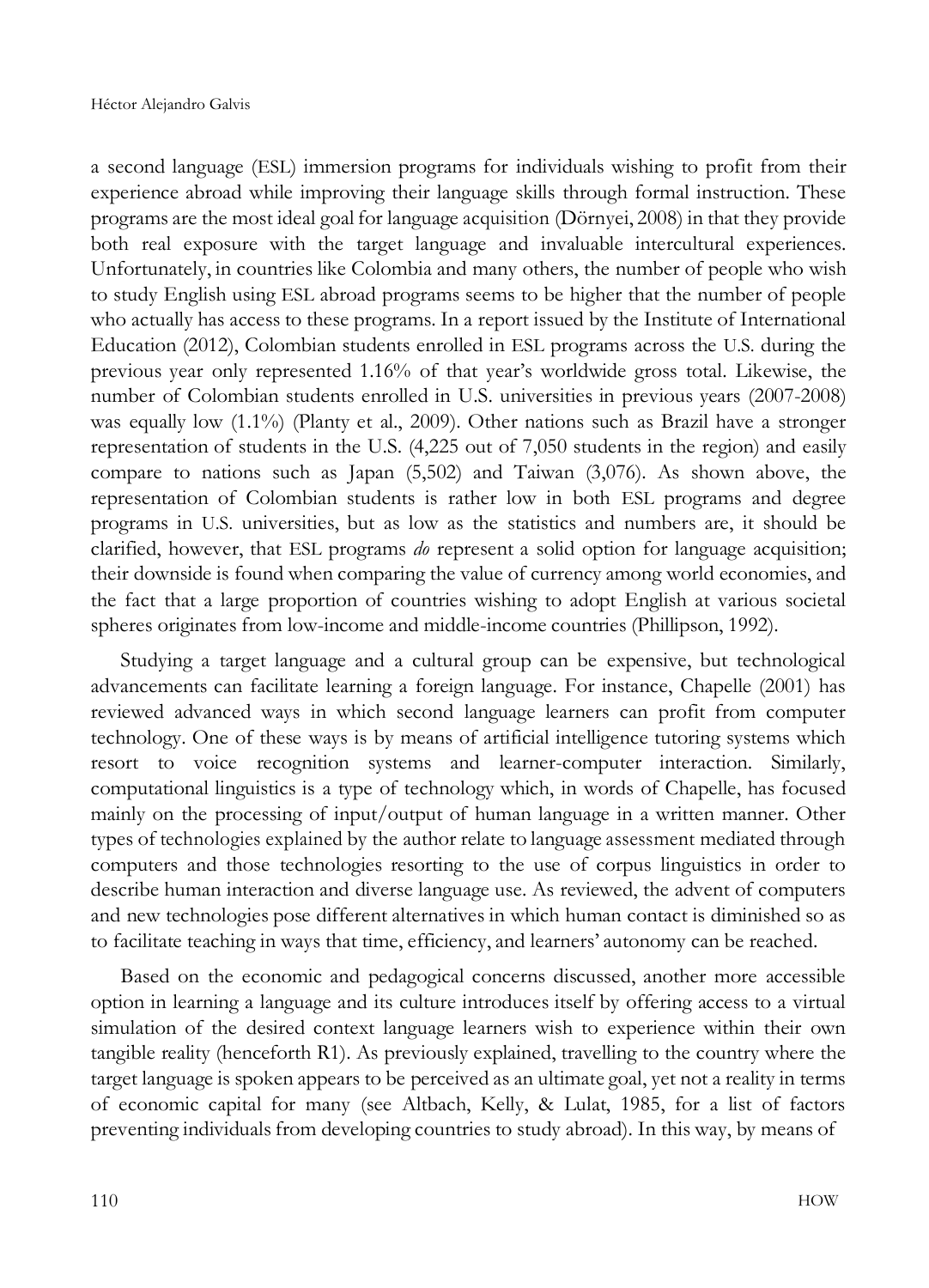simulating an R1 through a similar virtual reality (henceforth R2) language learners can strategically save economic capital in that they can get better prepared to access R1 (if set as an ultimate goal) by having meaningful, virtual exposure to linguistic, non-linguistic, and cross-cultural material that can enrich their language learning experience as presented by Galvis (2011b) in his pilot study using a mainstream video game in an EFL program in Colombia.

Using video games to simulate realities has gone beyond entertainment purposes. For example, Dretzin and Rushkoff (2010) explain how the U.S. Army uses video games for training purposes (see also Squire & Jenkins, 2003). In a similar vein, the German patrol system trains police officers in order to perform carefully under life-risking conditions when pursuing law breakers on some of the no-speed limit highways in Germany. According to Nash and Schipper (2008), police officers have to undergo extensive training by means of video games in order to simulate the extreme driving conditions they face while on duty. While the type of video games is not mentioned by either source, one can easily infer that such games are simulations and virtual extensions, that is, augmented realities of a real-life context (see Kirriemuir & McFarlane, 2004, for types of games including educational vs. mainstream games).

Video games as well as augmented realities appear to share commonalities and usefulness in everyday life. For instance, IBM has recently launched a platform of augmented reality that allows customers to explore in-depth grocery store products for later purchase. By exploring products and their characteristics virtually, customers learn more about what they are buying, compare prices, and provide grocery stores with information on their shopping preferences, a real perk for businesses as reported by Duarte Roa (2012).

As reviewed above, both video games and augmented realities' affordances go beyond entertainment purposes that can serve different useful tasks in various societal fields. In *education*, the use of augmented realities and video games has been widely used in knowledge areas such as mathematics, chemistry, biology (MacKenzie, 2005), environmental education (Squire & Klopfer, 2007), and only few reports regarding the use of augmented realities and video games in the field of language education are available. In these reports, one can observe that the use of video games instruction has been associated with more student engagement (Randel et al. as cited in Mitchell & Savill-Smith, 2004).

# *A Rationale forthe Inclusion of Video Games in Schools*

This section will review some academic considerations based on Gee's (2007) work on theoretically founding the implementation of video games in education. In addition, three main constructs supporting the use of video games in education (incidental learning, language identity, and flow) will be explained in relation to the construction of VGBLI.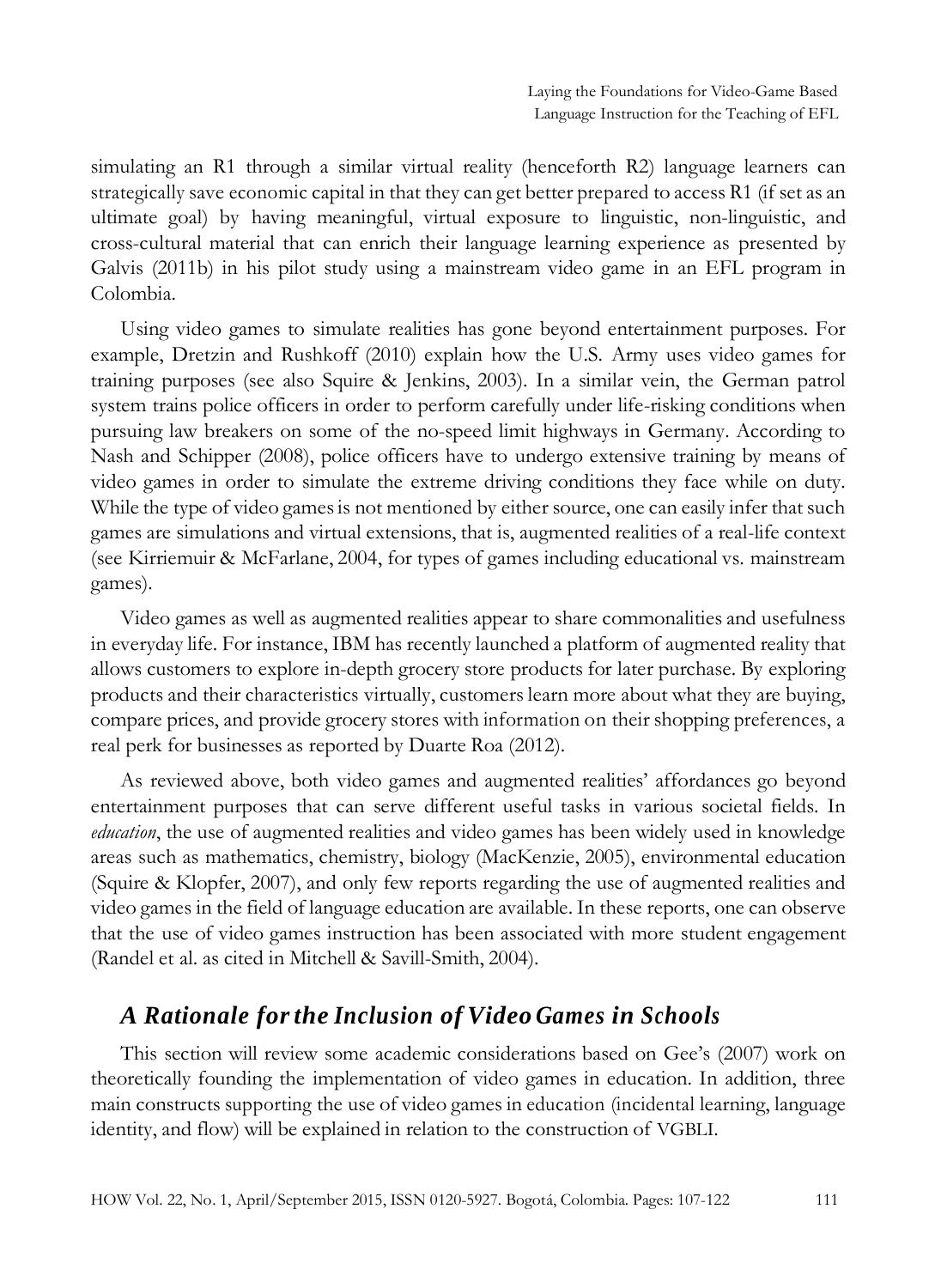Gee (2007) has laid out important theoretical foundations to justify the use of video games in education. In his words, video games could finally reconcile theory and practice in schools, and one may even add the need for designing more suitable pedagogical materials for learners. One of the most advocating factors for the use of video games in education is the fact video games provide the opportunity to learn situated meaning that lead learners to the acquisition of active and not just passive content. It appears that such claims are possible in that the nature of video games allows for virtually accessible material in which learners can explore R1 aspects within a simulated R2. Regarding these simulations, Squire and Klopfer's (2007) study perfectly exemplifies the usefulness of such simulations in the context of environmental education as explained earlier.

Another supporting argument has to do with semiotic domains. Gee (2007) explains that different types of signs (visual, textual) have domain-specific meaning. In this order of ideas, the author states that traditional literacy is not enough in that this type of literacy only allows for encoding and decoding printed information, whereas semiotic domains lend themselves to allow learners to decode not only linguistic material, but also paralinguistic material such as images, roles, and in general artifacts that produce context-specific meanings. Gee provides various examples of how semiotic signs can provide context-specific meanings, but basically the point being made here is that the meanings of words do not operate in isolation from contextual practices, and the meanings are precisely how video games represent an enhanced field for learning and, I add, because every video game brings an embedded context of its own.

A final aspect related to using video games in education is that such practices must be accompanied by critical learning. According to Gee (2007), video game practices should allow for meta-analysis so that learners see beyond what is presented to them in the context of individual video games. Gee states that critical learning is an important component of VGBLI in that video games contain embedded appreciations, beliefs, assessment, and in general, content that somehow dictates modes of behavior. Incidents of how individuals have failed to distinguish between R1 and R2 have been abundantly reported and associated with violent crimes around the world.

Gee's (2007) postulates can best be put in a nutshell by defining the use of video games in education as being forms of active learning (Bonwell & Eison, 1991; Cameron, 1999; Denicolo, Entwistle, & Hounsell, 1992; Settles, 2012), which reconcile theory and practice by presenting contextualized meanings while simultaneously encouraging the acquisition of supplementary types of literacy that better match the educational needs for contemporary society. Finally, video game practices as argued by Gee, should lead to critical learning due to the risk of assimilating passively the content presented in mainstream video games. Other important theoretical foundations relate to the negotiation of identity that users experience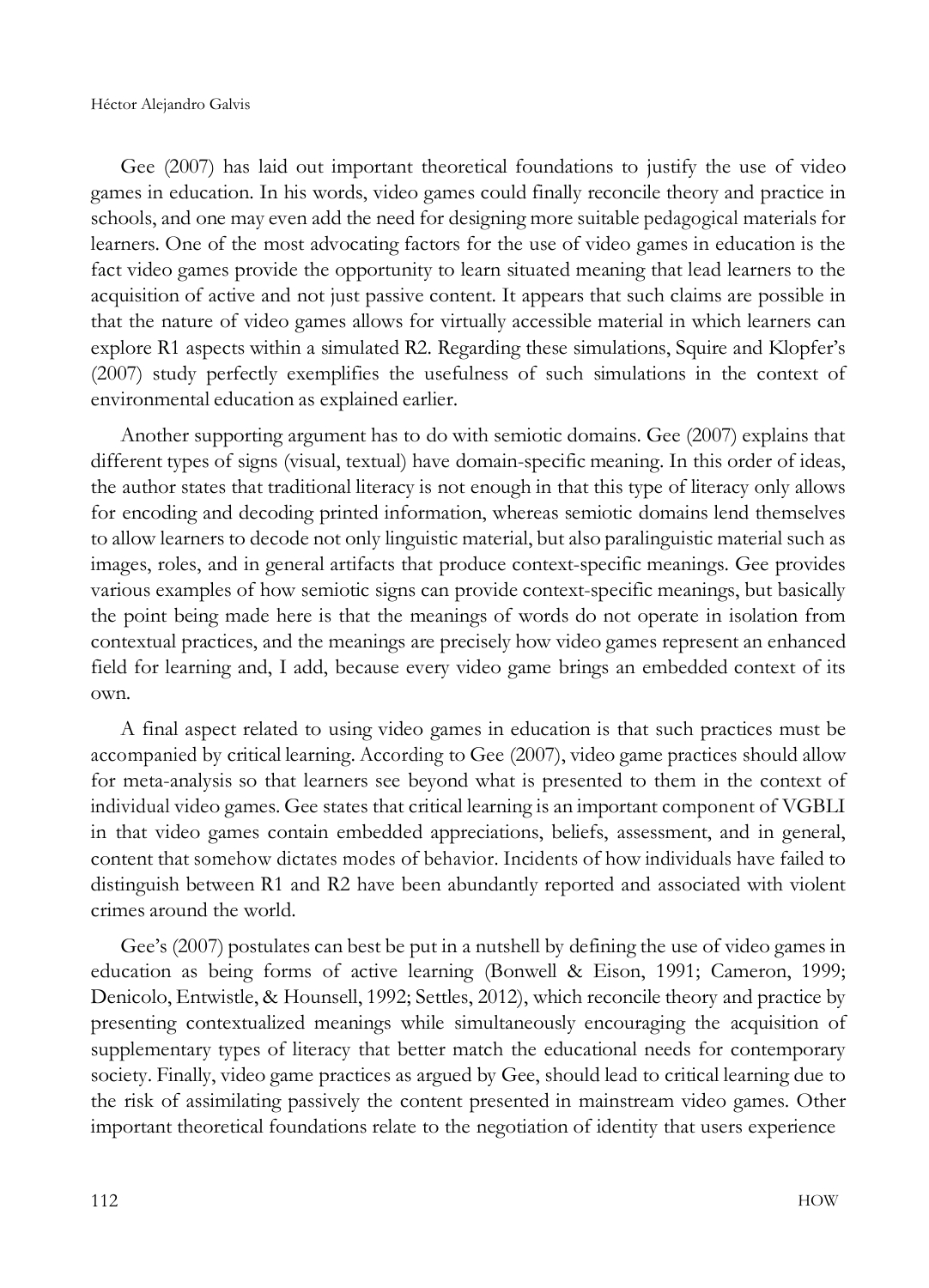when using video games which will be reviewed elsewhere in this document. In light of the affordances and advantages of using video games in education, language learning educators can profit from the real applications such games allow, the different learning styles they can cater to due to the different types of technologies included, more student engagement, and authentic language exposure.

## *Some Linguistic Foundations for VGBLI*

Despite Gee's (2007) astounding work in setting out the core principles comprising the inclusion of video games in mainstream education, one cannot observe in his work any immediate concerns regarding foreign/second language instruction. Given this, I will attempt to postulate some theoretical foundations for language learning by taking Gee's ideas as a starting point as well as those of other scholars who have contributed to understanding the nature, usefulness, and affordances of video games in education. I will attempt to include SLA theoretical principles in order to shed some light onwhat target areas VGBLI could enhance.

The first theoretical construct favoring the use of video games in language education has to do with *incidental language learning*. As reported by Squire, Giovanetto, Devane, and Durga's (2005) study, as well as Galvis' (2011b) study, there appears to be a connection between incidental vocabulary gains and the use of video games in education. Bearing this in mind, a language teaching approach which operates under a potential of fostering incidental language acquisition represents a solution and an enhanced way to teach foreign languagesin the midst of current challenges in literacy such as students' low reading scores, lack of interest in reading (Bauerlein, 2009) and even motivational aspects to learn English, particularly, when such learning is controlled by external factors such as government policies adopted in non-English speaking nations, and whose acceptability may not be adopted favorably by those actually affected by such policies, that is, language learners and their intrinsic socio economic variables (Galvis, 2014).

As mentioned above, research has shown that video games *do* foster incidental language learning, specifically contributing to vocabulary gains. In Giovannetto et al.'s (2005) study it was observed that low-achieving students gained vocabulary related to history and medieval times better by simply being exposed to the video game *Civilization.* Likewise, in Galvis' (2011b) study, participants reported having learned vocabulary when being exposed to the video game *Grand Theft Auto.* With this in mind, one can see how video games have been ascribed to vocabulary gains when participants are simply exposed to these and their grammar.

The second compelling theoretical concept favoring a VGBLI approach in language teaching has to do with the construct of language identity, namely, foreign language identity (FLI). The latter becomesimportant in EFL contexts because it has been negatively placed in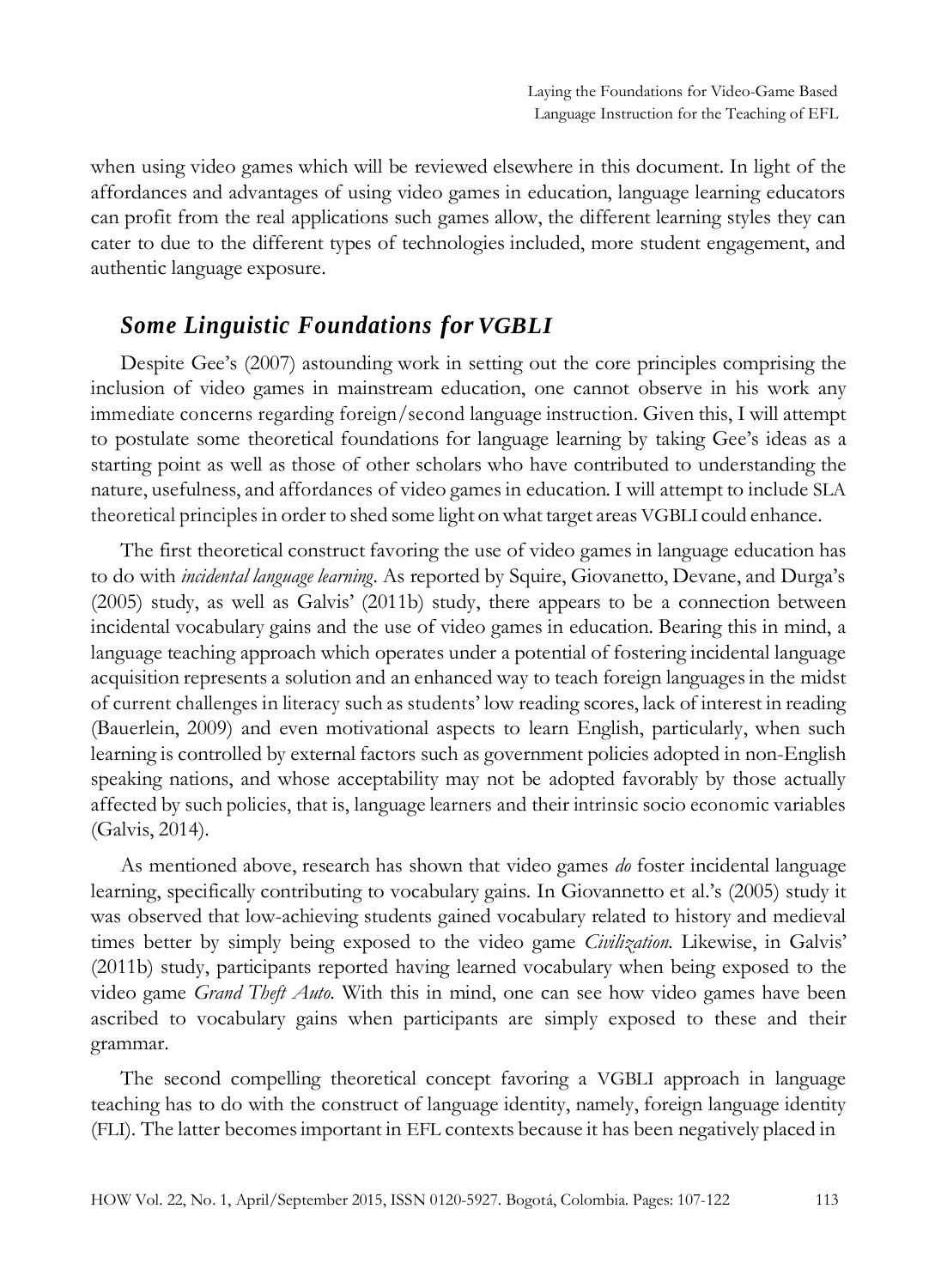an inferior position in the literature given the lack of meaningful experiences it can foster for learners (Block, 2007). In fact, Block points out that the only potential of FLI is seen in Internet exchanges as these may raise some cultural awareness that ultimately could have an effect on learners' identity. Books, classroom role play activities, and other resources may foster what Block refers to as *cross cultural* experiences which, in turn, may facilitate some learning of cultural information with no effect whatsoever on identity, the latter being an ultimate goal in intercultural encounters (Kramsch, 1993) with the concept of third place identity.

VGBLI, however, begs to differ with the statements above, and puts language learning at a more advantageous position since it precisely resorts to the learners' identity by means of a video game grammar in order to expand such identity. To better understand this, it is necessary to review Gee's (2007) work on identity by examining mainly three types: virtual, real, and projective. When approaching video games (or doing any task for that matter), individuals resort to their real life experiences and background in order to interpret the task they are facing. In addition to their experiences, when using video games, Gee (2007) explains individuals assume another role: the role of that virtual character on the screen. Thus, in video games simulating warfare such as *Call of Duty*, players automatically assume the identity of a low-ranked soldier starting from scratch in order to succeed in her/his military career. In first-shooter games such as *Grand Theft Auto,* the player assumes the identity of a criminal who needs to survive in the context of large American cities. These identities, which I refer to as *prefabricated identities* are in terms of Gee *virtual identities*, and as explained, they are nothing but the first de-facto characters that players assume. In fact, one could hypothesize that players choose games based on their personality, a hypothesis worth revisiting and delving into when implementing VGBLI in language education.

Continuing on to Gee's triad identity categorization, one finds *real* identity. As its name suggests, this identity is the identity the player already has, although this may not necessarily be true with younger individuals given their identity shaping. Gee explains that one's real identity can be perceived as alter ego of the character of a video game in that both *beings* have strengths and weaknesses in both real life and in the context of a video game.

The last type of identity introduced by Gee (2007) has to do with projective identity. The author explains how much potential such identity represents for players in that such identity poses itself as a set of possibilities given the game affordances and the player's goals. A way to illustrate this could be *The Sims*, a simulation game that allows users to be in charge of their own life transcended into a virtual environment full of the same challenges of R1, that is, getting a job, buying groceries, getting married, raising children, and so forth. When playing *The Sims*, one is given the option of being a male or a female character that one names, gives personality to, and controls during the game. Individuals envision their projective identity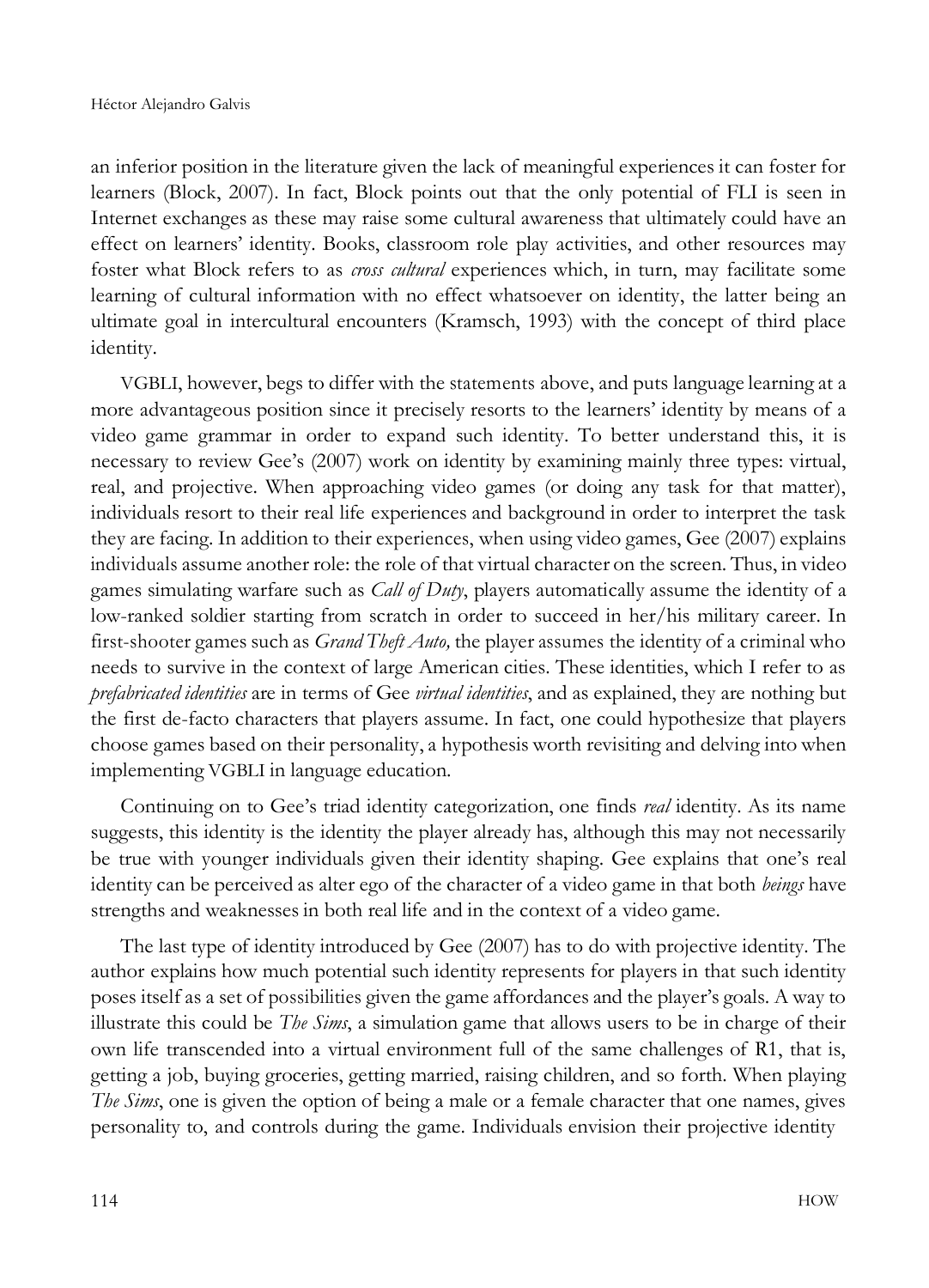differently. Therefore, while one player may design a homebody life-style, another may simply expand onto more active roles. These roles and projections according to Gee are a handful of potential given the affordances (Gee also refers to these as *internal design grammar*), that is, the possibilities given by the game. In *Grand Theft Auto*, one can be a criminal, but not a housewife. By the same token, *The Sims* allows for more ordinary lifestyles, but prohibits more violent lifestyles as those depicted in *Grand Theft Auto*. Because identity in language learning is a decisive factor for success (Norton, 2000), VGBLI does present a sound pedagogical approach for EFL teaching which enhances identity as it allows learners to explore more possibility and have more access to experience either what they are or how they project themselves by means of a virtual reality. In an unpublished pilot study about the effects of using video games in teacher education programs, it was observed that learners' projective identity was feasible by means of using *The Sims* and hence their language and vocabulary options were possible to expand. With this in mind, VGBLI presents prospective paths to tread in order to overcome the inferior position that EFL has taken due to the restriction for identity construction posed by traditional ways of teaching it.

The final theoretical construct supporting the use of VGBLI has to with flow. Kirriemuir and McFarlane (2004) have identified flow as a major element of motivation when using video games. By the same token, Csikszentmihalyi (1997) explains flow from an anthropological perspective and describes it as the gratification obtained when self-interest, self-motivation, obtainable goals, and work orientation lead to the real reaching of a goal. Reaching flow is not easy as a set of factors must take place harmonically in order to provide happiness and self-gratification. Csikszentmihalyi states that once factors synergistically work, then individuals reach a cognitive level in which attention "becomes ordered and fully invested" (p. 31).

In Csikszentmihalyi's (1997) theory, one can also observe that everyday life activities have been identified as not producing flow. For instance, in a study involving individuals of different ages, Csikszentmihalyi (as cited in Csikszentmihalyi, 1997) found that school and work do foster high levels of concentration, but do not produce as much flow as other daily activities such as driving, playing sports, or watching movies. All of which are possible in any video game simulating driving, playing sports or, to say the least, any video game that contains a plot in which the user engages into any of the aforementioned simulated activities that leads to a reachable goal.

Given the strong influence of flow in human life, one can see the need to understand possible connections between education, video games, and flow. Because this concept is believed to be associated with the successful acceptance of video games, one would need to investigate the connection between this and how education can profit from such construct, if compatible, in the midst of traditional cultural beliefs about education.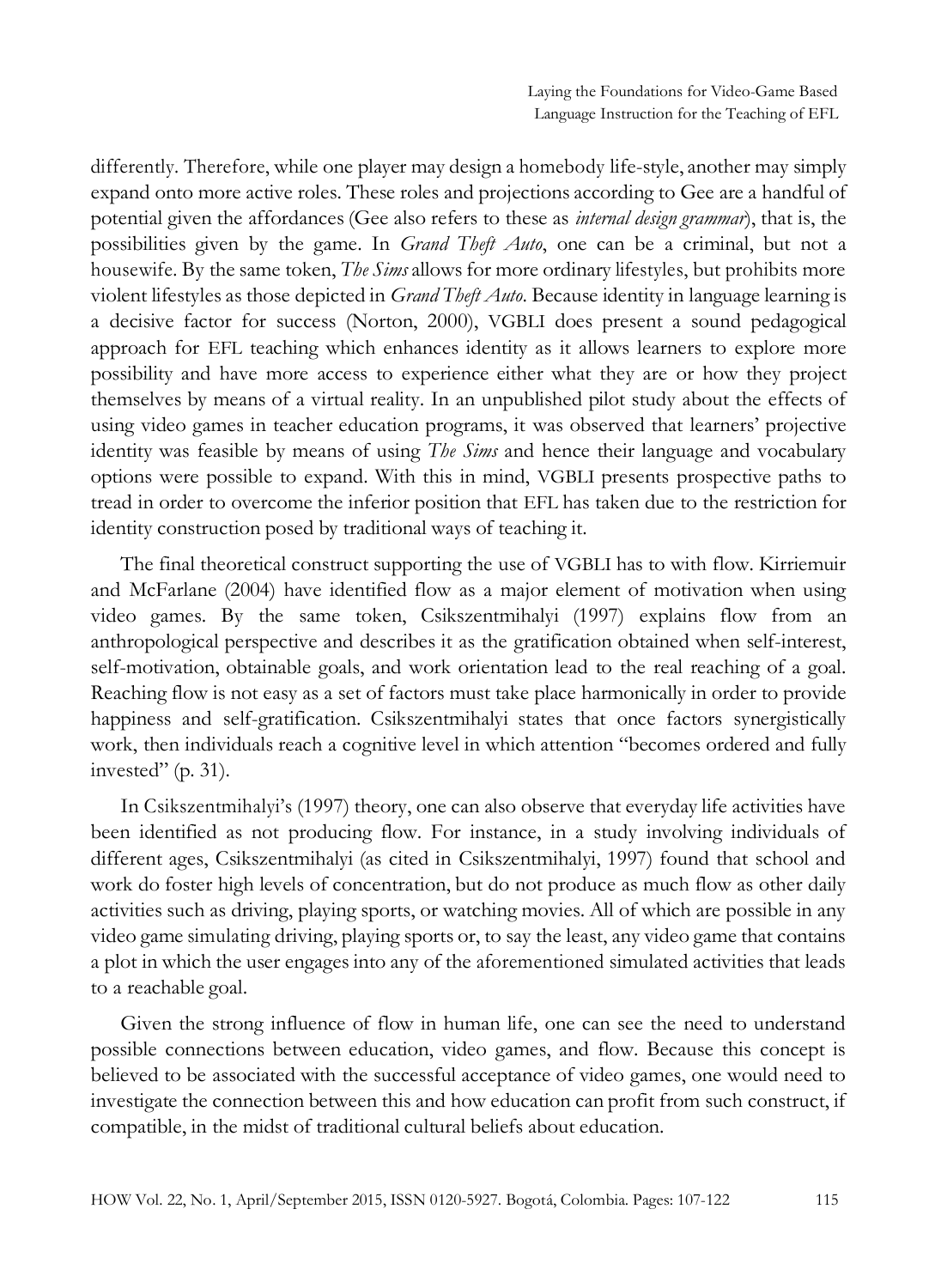# **Linguistic Concerns for VGBLI**

### *Focus on Form vs. Focus on Forms*

VGBLI represents an enormous challenge if compared to any language methodology/ approach. In fact, Harmer (2001) and Larsen-Freeman (2000) mention at least in one way how language approaches/methodologies resort to Focus on Form (form-oriented instruction) as opposed to Focus on Forms (communication-oriented instruction). Nevertheless, given the fact that VGBLI has appeared to benefit mostly from vocabulary instruction, a new debate then arises whether to address the inclusion of Focus on Form, Focus on Forms, or both.

VGBLI would be innovative in nature as it is founded on various hypothesis (not limited to SLA only) in which simulation, intercultural studies, real language exposure, and language identity become key components to facilitate language learning in what appears to benefit specific language learners in vocabulary acquisition. Such an approach as experimented by Galvis (2011b) does not present itself as a replacement for previous forms of language instruction; rather, VGBLI's presence would be complementary to such forms of instruction. Future research would help determine if VGBLI would be a replacement for language instruction itself or simply a complementary add-on. For the time being, a Focus on Forms approach appears to be more congruent with VGBLI from the standpoint of incidental language acquisition as posited in this document.

# *Reading and Writing in VGBLI*

Depending on the target population, reading instruction and its purposes may vary in language approaches/methodologies. As reviewed by Coady (1997), reading approaches in initial learning stages may lead to incidental vocabulary acquisition. Because of how much information there is embedded with the simulation of a context, VGBLI can approach any topic generically and adapt it to specific reading purposes. For example, when reading the instructions for *Grand Theft Auto* as well as other mainstream video games, players must access authentic and rich material that must be digested in order to understand a game's internal grammar (Gee, 2007). Not understanding a game's grammar results in not being a *functioning digital member* inside a game. Information for game instructions can be found in a video game itself, but also in virtual communities that are game-specific online where several members with kindred interests participate online in order to solve game situations. <sup>1</sup>Given the need for

<sup>1</sup> Some examples of these communities can be found online for *Grand Theft Auto*: [http://www.thegtaplace.com,](http://www.thegtaplace.com/) [http://www.gtagaming.com.](http://www.gtagaming.com/)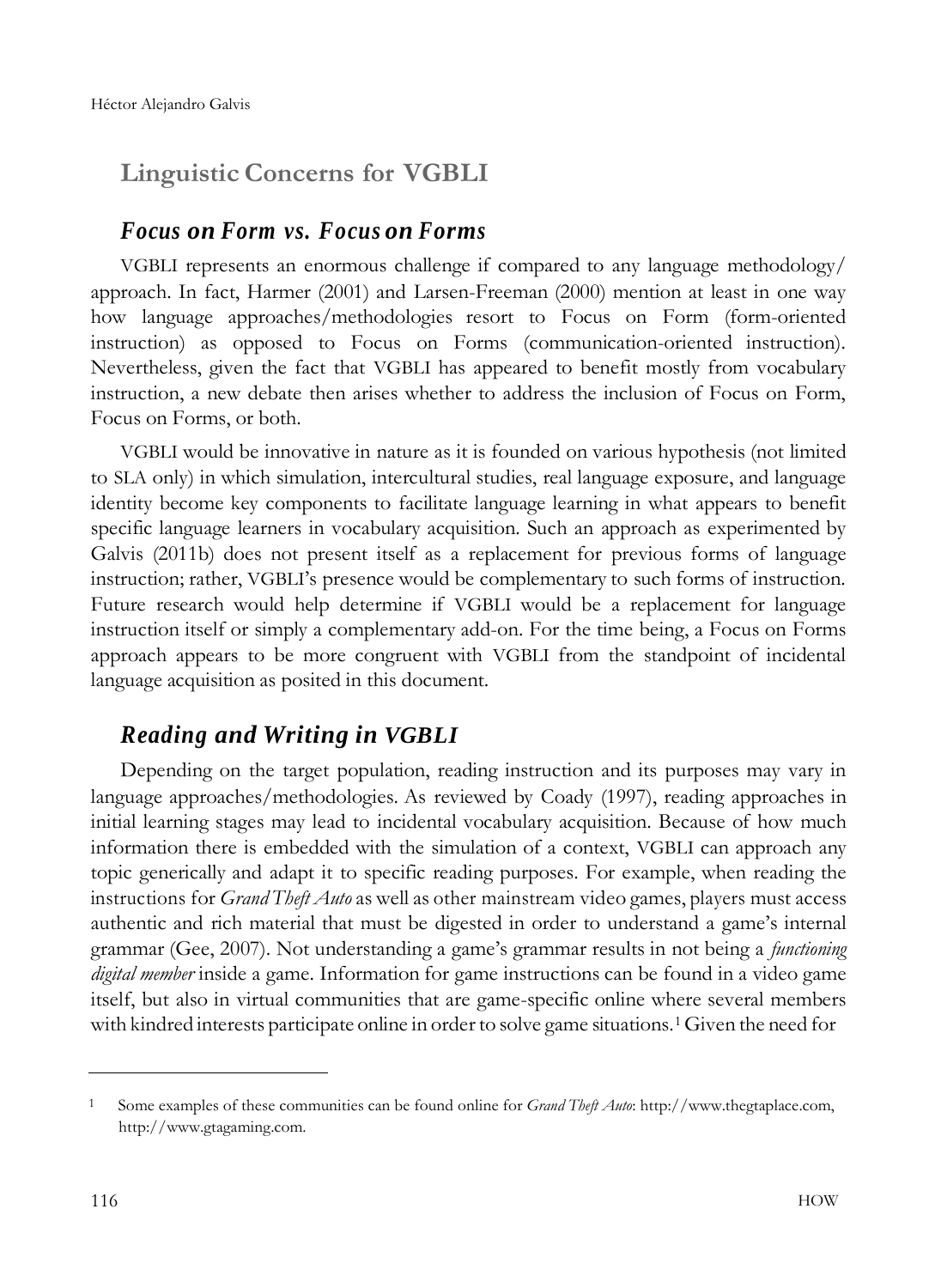understanding games' internal grammars and that such grammars are usually found in authentic language, reading for VGBLI becomes an enriching activity because of the language authenticity found; nevertheless, questions remain as to VGBLI being compatible with all types of learners depending on their language proficiency.

By understanding the rich and authentic input players and learners are exposed to, it is of utmost importance to set the basis for potential reading approaches to explore in a VGBLI-mediated learning environment. For this purpose, Horwitz' (2008) classification on reading approaches seems to offer three types of reading that may be explored in VGBLI, namely, *intensive reading*, *extensive reading*, and *reading to learn*. Because most information about mainstream video games is content-oriented, aforementioned approaches, then, may fit perfectly in preparing learners to digest content material. Of course, more commonplace reading techniques such as simply scanning or skimming may be used as well; nevertheless, language instructors must understand that VGBLI fosters the processing of rich and abundant internal grammar games resources that learners may need further preparation on to approach because of the complexity of only using authentic language without any input modification.

### **Conclusions and Further Research for VGBLI**

### *Virtual Realities and RealityChecks*

As argued by Gee (2007), Kirriemuir and McFarlane (2004), and Squire and Kopfler (2007), one of the strongest advantages of video games lies in their capacity to simulate real-life contexts. While this appears to be a sane benefit, recently reported information worldwide begs to differ. For instance, Elespectador.com (2011), Sutter (2012), and *Le Figaro*  (2012) have reported the case of a massacre in a real-life context (Norway) done by a video-game enthusiast. After the verdict, the Norwegian government banned the selling of violent video games. Bearing in mind the associations (not research-based) made with video games and violence, a legitimate concern, then, opens itself for discussion regarding the need to overtly teach students to separate R1 and R2, even if their distinction can be blurry at times given the affordances of video games in terms of simulation. A starting point could be to explore the types of identities and personalities students bring a priori to the use of video games. This argument is similar in nature to the ones posited by Guiora (1972) about language ego and ego permeability which revealed that different types of egos were affected by the effect of alcohol and the learning of English pronunciation. By the same token, empirical research could help understand individuals' personalities and how these are affected by the use of video games. Unfortunately, mainstream video games (including violent video games) have major acceptance in general, and banning them does not seem to be a fruitful path; rather, understanding users and the effects of video games on them seems like a more useful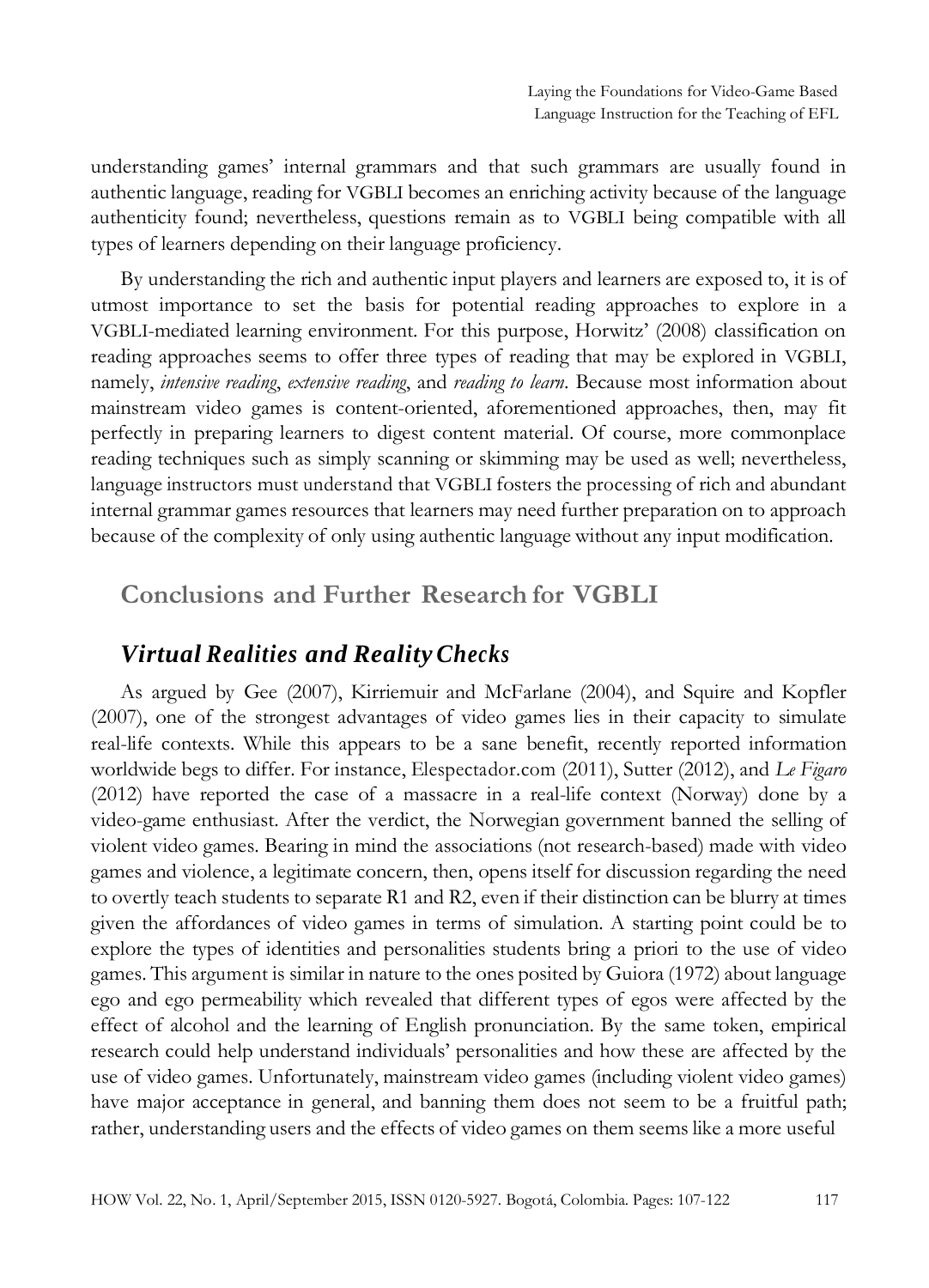option while simultaneously thinking of developing edutainment that provides flow and creates language learning experiences with a lesser degree of violence.

Researchers interested in adopting and implementing VGBLI must be aware of the fact of the various technical difficulties and institutional turmoil such approach may cause mainly due to the fact that, as expressed by Galvis (2011b), video games and academia seem to be hanging on opposite extremes. While there are several concerns, one can easily foresee the need to adopt VGBLI in the midst of positive and conducive beliefs to adopt this type of technology with fearless spirit. By testing VGBLI in several contexts, one could learn more about its efficacy and validity and troubleshoot common obstacles. Theoretically speaking, VGBLI *does* represent a feasible option for language instruction which poses itself tempting for some and controversial for others.

All concerns seem to be of equal importance in VGBLI, however, taking into account the aforementioned review about some of the most crucial aspects of the construct of identity in second language learning and the affordances of video games, one wonders if an approach such as VGBLI provides opportunities for students to explore critical experiences such as those experienced in ESL abroad programs as reviewed by Block (2007). Studies examining VGBLI could find an interesting research focus by studying learners in ways to determine what sort of discourses and identities are faced when implementing VGBLI and, of course, if in-game tasks/activities are conducive to experiencing critical experiences as proposed by Block. From this discussion two main questions arise: What are the identities and discourses students bring to the language classroom? Does VGBLI alter such identities and discourses and if so, how?

Another concern for VGBLI relates to flow (Csikszentmihalyi, 1997). The study and nature of this concept may be controversial given the fact that the ideologies and assumptions flow seems to orient experience towardsjoy and comfort, and these differ greatly from the *traditional*  concept of education. What's the role of language education and flow? Does language instruction need to be in search of flow, let alone education in general? Does VGBLI promote flow? If so, would traditional teaching be at stake? What reasons would support this claim? Flow appears to be one decisive component behind people choosing video games as stated by Kirriemuir and McFarlane (2004), and its study can strengthen the understanding of possibly many motivational factors affecting the study of foreign languages and education in general.

Because VGBLI is innovative and iconoclastic in nature, it has an innate tendency to challenge traditional and commonplace pedagogical practices. One of the target practices to address is testing and assessment. Studies implementing VGBLI can examine what testing and assessment practices best suit a VGBLI environment. One could predict that alternative assessment is more likely to succeed in VGBLI; however, further research is needed in order to understand the interaction of the different pedagogical practices involved.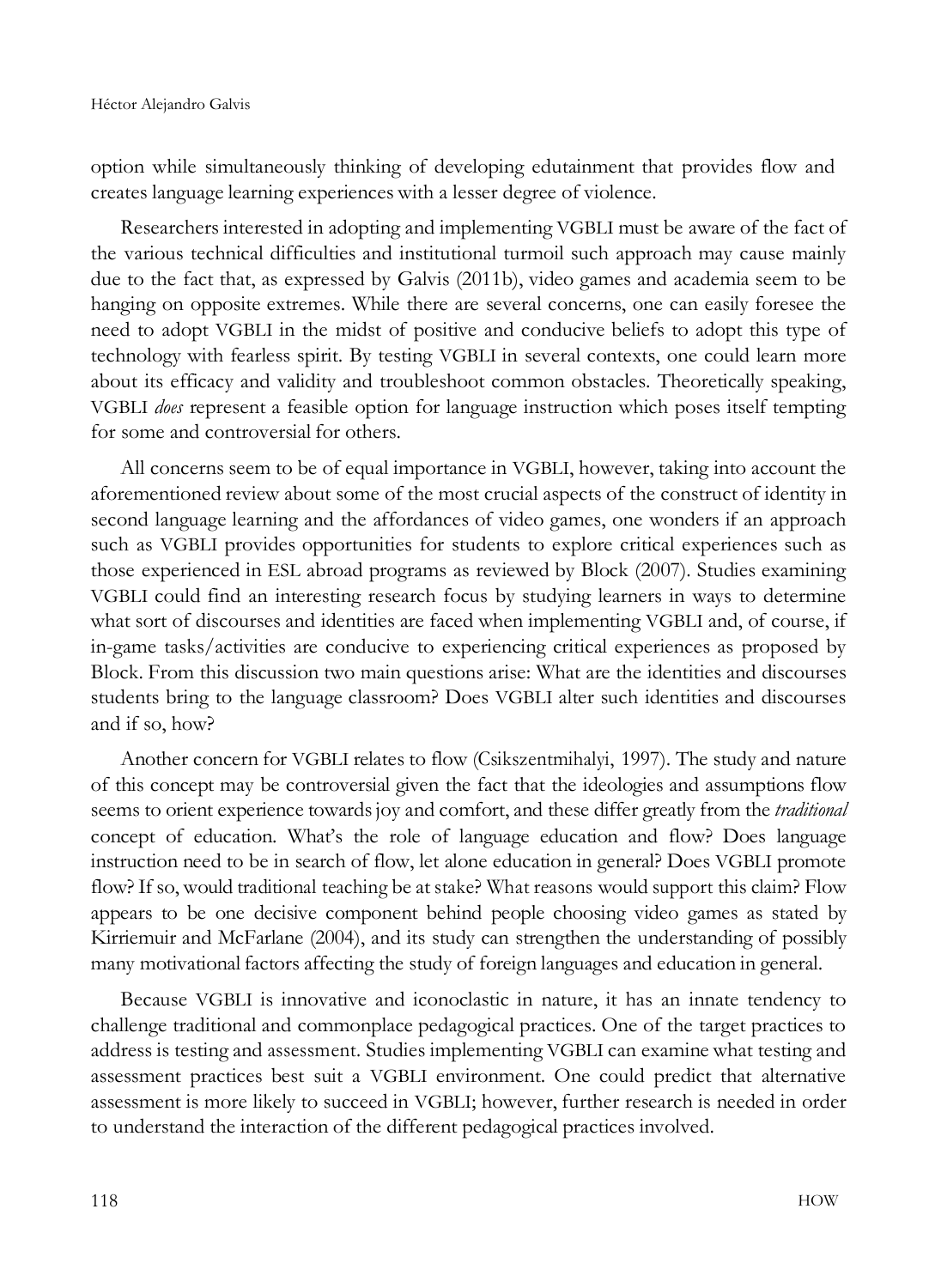Cultural representations, cultural stereotypes, and language development in VGBLI environments become elements for further research. Generally speaking, one can see the main motivation to use VGBLI in entertainment and the incidental language learning it may promote while keeping up motivational and attitudinal factors. Language educators willing to implement VGBLI must balance entertainment, education, and learners' needs. Hopefully enough educators would be willing to partake in what is most likely the future of language learning in foreign language environments. Such environments, one can predict, would found their teaching premises and principles on the simulation and augmentation of reality in exactly the same way it has been done in other fields of knowledge as reported in this paper.

Finally, despite the fact that VGBLI attempts to make learning EFL more reachable when conditions do not allow for international mobility in some of the contexts where English is taught worldwide, one can already find other challenges related to finding monetary support and facilitating agents to field test innovative proposals as VGBLI. In the Colombian context, economic challenges and institutional priorities for other areas pose as main obstacles to conduct rigorous research. As a matter of fact, important linguistic projects in the past were delayed due to economic constraints and lack of policies supporting the funding of such projects, which resulted in delayed publications of up to three decades (Canelas Rubim & Bayardo, 2009). Hopefully international audiences would be motivated to contribute to supporting VGBLI and its potential in the field in terms of capital and economic gains. Such bona fide contributions would result in deeper understanding of the processes of language acquisition by means of simulated realities. This type of contributions would also exacerbate the spreading of the English language worldwide in light of the affordances of current technology and its benefits for human progress. Finally, it is expected that the teaching of EFL can be enhanced in places where economic challenges are oppressing and inhibiting for the teaching and learning of English.

#### **References**

- Altbach, P. G., Kelly, D. H., & Lulat, Y. G.-M. (1985). *Research on foreign students and international study: An overview and bibliography.* New York, NY: Praeger.
- Anderson, T., Reynolds, B. L., Yeh, X.-P., & Huang, G.-Z. (2008). Video games in the English language classroom. *Proceedings of the Second IEEE International Conference on Digital Game and Intelligent Toy Enhanced Learning (DIGITEL 2008), Canada,* 188-192. <http://dx.doi.org/> 10.1109/DIGITEL.2008.39.
- Bauerlein, M. (2009). *The dumbest generation: How the digital age stupefies young Americans and jeopardizes our future*. New York, NY: Penguin.
- Block, D. (2007). *Second language identities*. London, UK: Continuum Books.
- Bonwell, C. C., & Eison, J. A. (1991). *Active learning: Creating excitement in the classroom. 1991 ASHE-ERIC Higher Education Reports*. Washington, DC: George Washington University.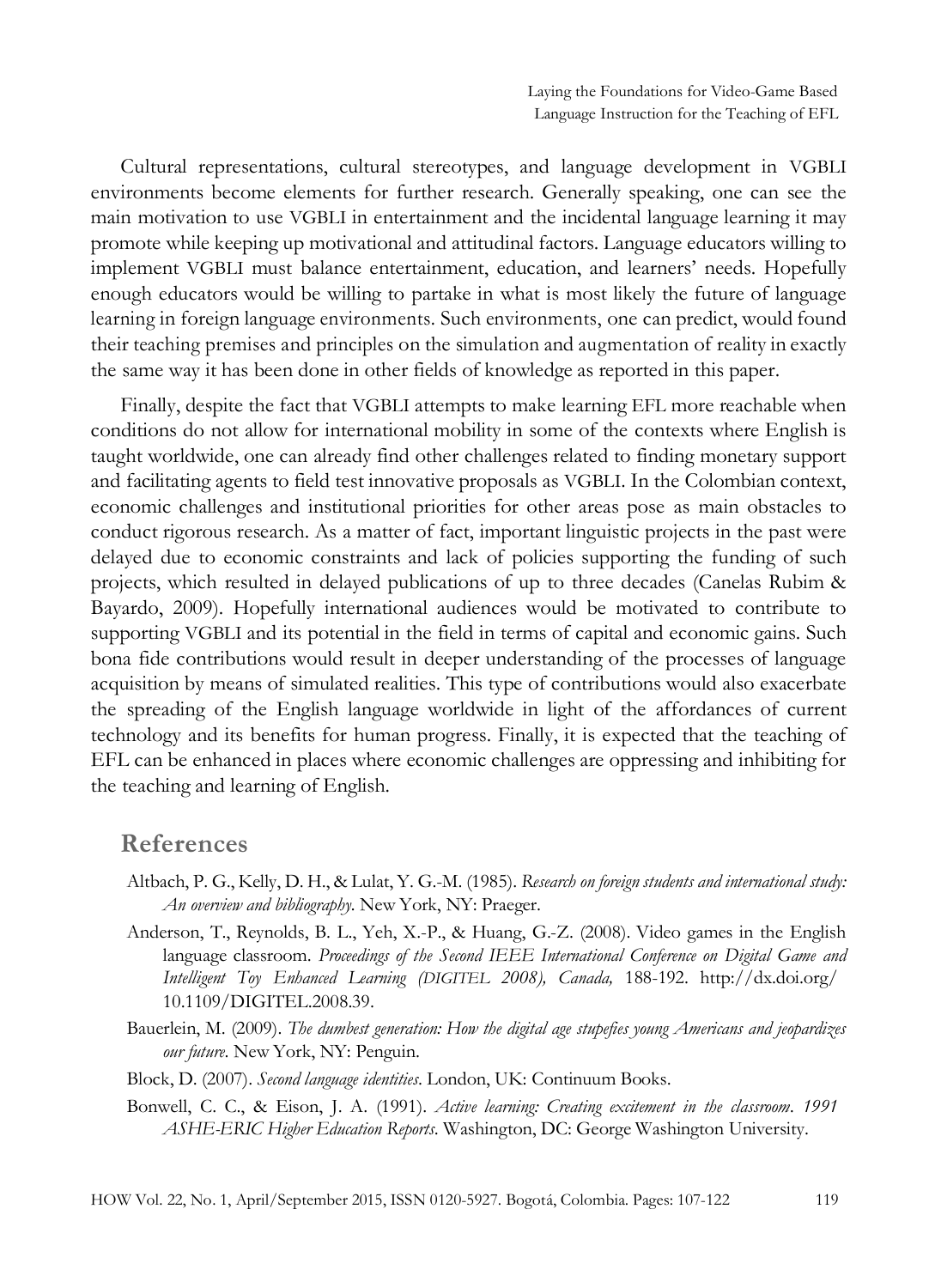- Cameron, B. (1999). *Green Guide 2: Active learning*. Halifax, CA: Society for Teaching and Learning in Higher Education.
- Canelas Rubim, A. A., & Bayardo, R. (2009). *Políticas culturales en ibero-américa* [Cultural policies in Ibero-America]. Medellín, CO: Universidad Nacional de Colombia.
- Chapelle, C. A. (2001). *Computer applications in second language acquisition: Foundations for testing and researching.* New York, NY: Cambridge University Press. <http://dx.doi.org/10.1017/> CBO9781139524681.
- Coady, J. (1997). L2 vocabulary acquisition: A synthesis of the research. In J. Coady & T. Huckin (Eds.), *Second language vocabulary acquisition* (pp. 273-390). Cambridge, UK: Cambridge University Press.
- Csikszentmihalyi, M. (1997). *Finding flow: The psychology of engagement with everyday life.* New York, NY: Basic Books.
- Denicolo, P., Entwistle, N. J., & Hounsell, D. (1992). *What is active learning?* Sheffield, UK: Universities and Colleges Staff Development Unit.
- Dörnyei, Z. (2008). *The psychology of instructed second language acquisition.* Oxford, UK: Oxford University Press.
- Dretzin, R. (Producer/Director/Writer) & Rushkoff, D. (Writer). (2010). *PBS Frontline Digital Nation* [Motion picture]. USA: PBS Public Broadcast.
- Duarte Roa, E. (2012, July 5). IBM Lanza aplicación de compras móviles con realidad aumentada [Web log post]. Retrieved from [http://www.enter.co/moviles/ibm-lanza-aplicacion](http://www.enter.co/moviles/ibm-lanza-aplicacion-)de-compras-moviles-con-realidad-aumentada.
- Elespectador.com. (2011, August 2). Retiran videojuegos que inspiraron masacre de Noruega [Videogames that inspired Norway massacre are withdrawn]. Retrieved from <http://m.elespectador.com/tecnologia/articulo-288958-retiran-videojuegos-inspiraron-mas> acre-de-noruega.
- Galvis, H. A. (2011a). Transforming traditional communicative language instruction into computer-technology based instruction: Experiences, challenges and considerations. *Folios, 34*, 93-102.
- Galvis, H. A. (2011b). Using video game-based instruction in an EFL program: Understanding the power of video games in education. *Colombian Applied Linguistics Journal, 13*(1), 54-70.
- Galvis, H. A. (2014). Retos para Colombia en el marco del Plan Nacional de Bilingüismo: relato de experiencias in situ [Challenges for Colombia under the National Bilingualism Plan: Report of in situ experiences]. *Voces y Silencios: Revista Latinoamericana de Educación, 5*(2), 206-218.
- Gee, J. P. (2007). *What video games have to teach us about learning and literacy* (2nd ed.). New York, NY: Palgrave Macmillan.
- Guiora, A. Z. (1972). Construct validity and transpositional research: Toward an empirical study of psychoanalytic concepts. *Comprehensive Psychiatry, 13*(2), 139-150. <http://dx.doi.org/> 10.1016/0010-440X(72)90019-3.
- Harmer, J. (2001). *The practice of English language teaching.* Harlow, UK: Longman.
- Horwitz, E. K. (2008). *Becoming a language teacher: A practical guide for second language learning and teaching.* Boston, MA: Allyn & Bacon.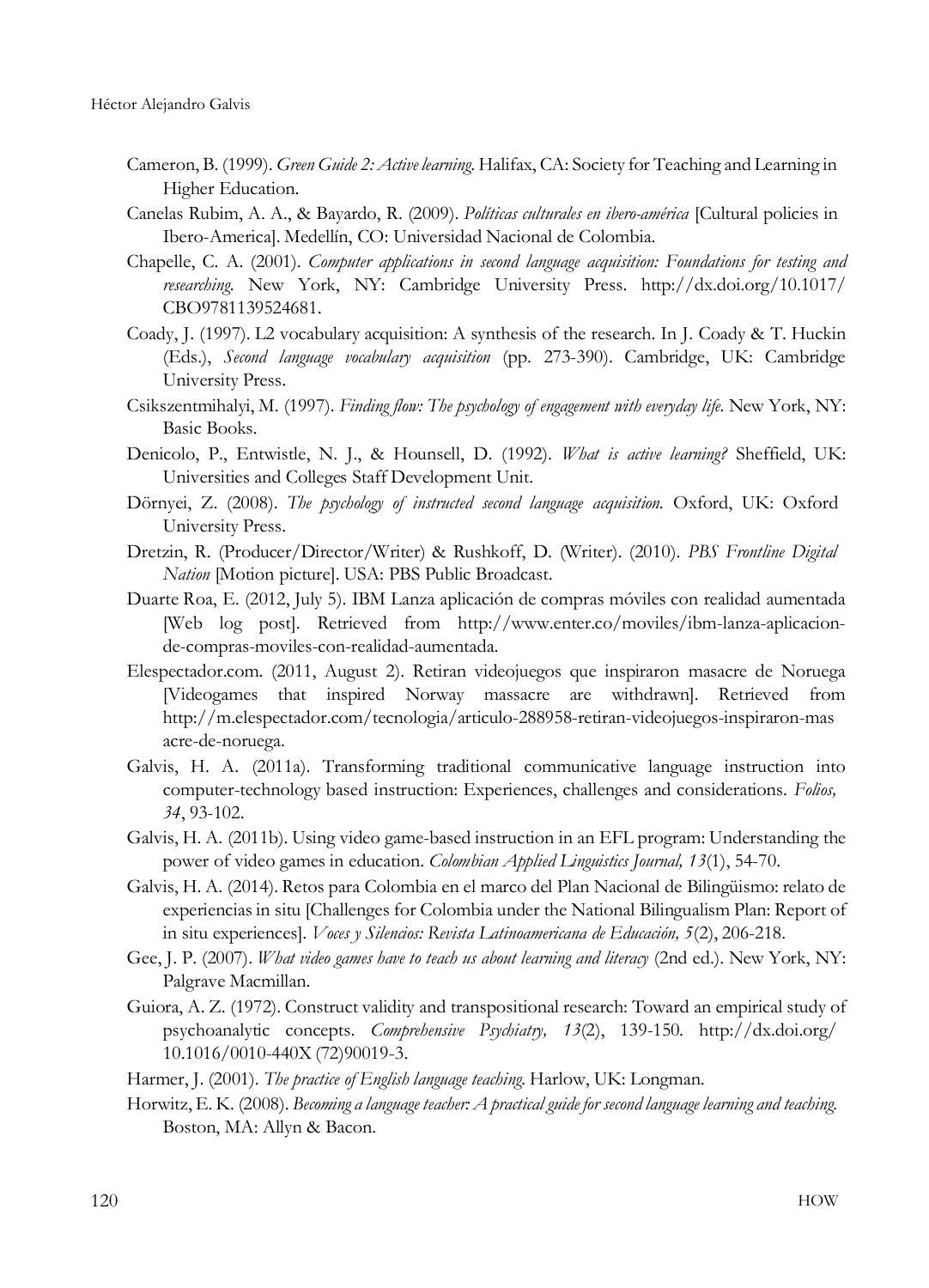- Institute of International Education. (2012). IEP students and student-weeks by place of origin, 2011. Retrieved from <http://www.iie.org/Research-and-Publications/Open-Doors/Data/> Intensive-English-Programs/All-Places-of-Origin/2011.
- Kirriemuir, J., & McFarlane, A. (2004). *Report 8: Literature review in games and learning.* Bristol, UK: Futurelab.
- Kramsch,C. (1993).*Context and culture in language teaching.* NewYork, NY:Oxford University Press.
- Larsen-Freeman, D. (2000). *Techniques and principles in language teaching* (2nd ed.). Oxford, UK: Oxford University Press.
- Le Figaro. (2012, April 19). Breivik voulait décimer tout le gouvernement norvégien [Breivik wanted to decimate all the Norwegian government]. Retrieved fromhttp:// [www.lefigaro.fr/](http://www.lefigaro.fr/) international/2012/04/19/01003-20120419ARTFIG00506-breivik-dit-s-etre-prepare-au-car nage-avec-des-jeux-video.php.
- Ma, D., Gausemeier, J, Fan, X., & Grafe, M. (Eds.). (2011). *Virtual reality andaugmented reality in industry*. London, UK: Springe[r.http://dx.doi.org/10.1007/978-3-642-17376-9.](http://dx.doi.org/10.1007/978-3-642-17376-9)
- MacKenzie, A. H. (2005). The brain, the biology classroom and kids with video games. *The American Biology Teacher, 67*(9), 517-518. <http://dx.doi.org/10.1662/0002-7685> (2005)067[0517:TBTBCK]2.0.CO;2.
- Mitchell, A., & Savill-Smith, C. (2004). *The use of computer and video games for learning.* London, UK: Learning and Skills Development Agency.
- Nash, B., & Schipper, H. (Writers). (2008). The autobahn [Television series episode]. In The History Channel (Producer), *Modern Marvels.* USA: A&E Television Networks.
- Norton, B. (2000). *Identity and language learning: Gender, ethnicity and educational change*. London, UK: Longman.
- Papastergiou, M. (2009). Exploring the potential of computer and video games for health and physical education: A literature review. *Computers & Education, 53*(3), 603-622. [http://dx.doi.org/10.1016/j.compedu.2009.04.001.](http://dx.doi.org/10.1016/j.compedu.2009.04.001)
- Phillipson, R. (1992). *Linguistic imperialism.* Oxford, UK: Oxford University Press.
- Planty, M., Hussar, W., Snyder, T., Kena, G., KewalRamani, A., Kemp, J., Bianco, K., & Dinkes, R. (2009). *The condition of education 2009 (NCES 2009-081)*.Washington, DC: National Center for Education Statistics.
- Settles, B. (2012). *Active learning: Synthesis lectures on artificial intelligence and machine learning*. Long Island, NY: Morgan & Clay Pool.
- Singleton, D., & Ryan, L. (2004). *Language acquisition: The age factor.* New York, NY: Multilingual Matters.
- Squire, K., Giovanetto, L., Devane, B., & Durga, S. (2005). From users to designers: Building a self-organizing game-based learning environment*. Technology Trends 49*(5), 34-42. [http://dx.doi.org/10.1007/BF02763688.](http://dx.doi.org/10.1007/BF02763688)
- Squire, K., & Jenkins, H. (2003). Harnessing the power of video games in education. *Insight, 3*(1), 5-33.